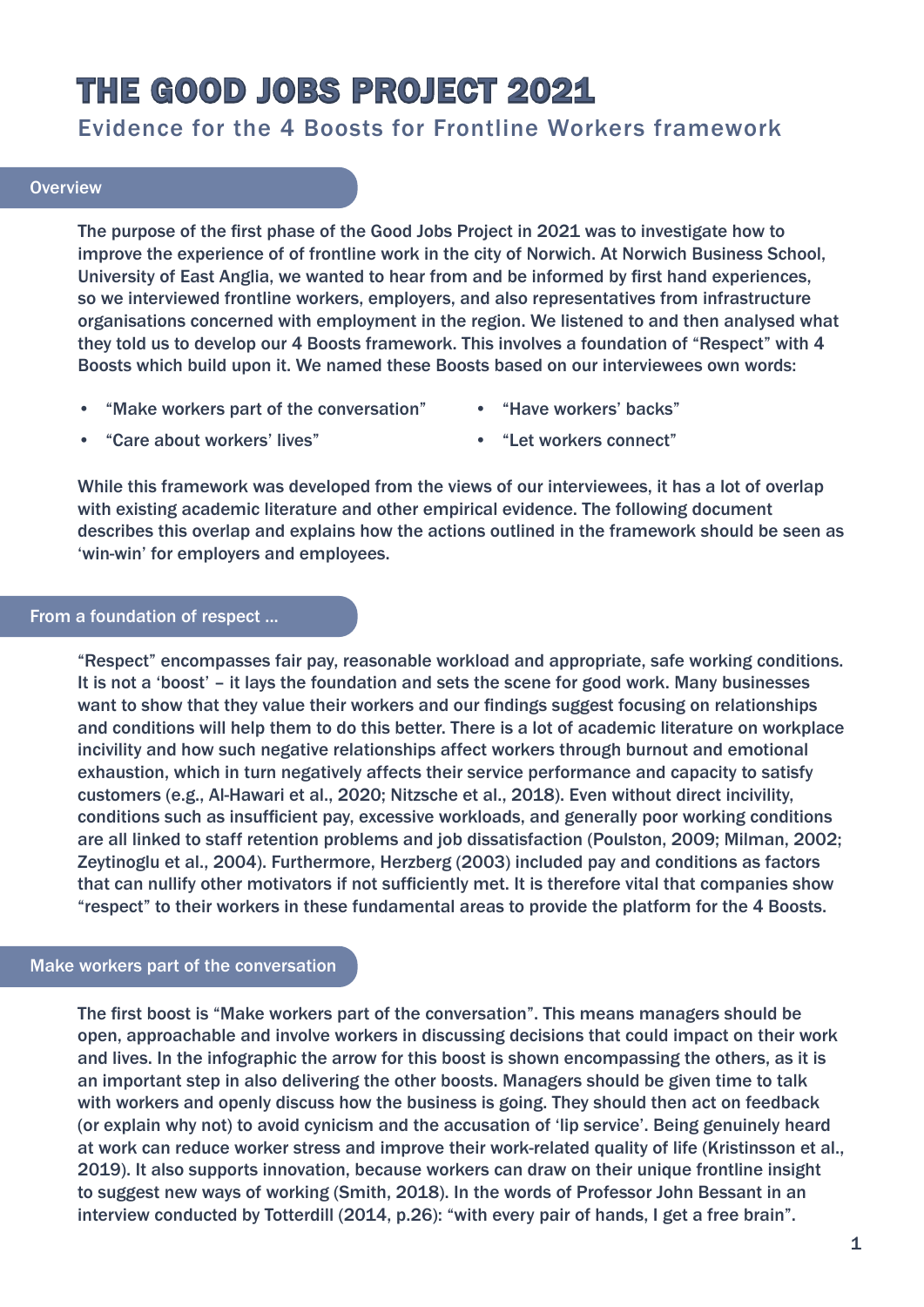Next is "Have workers' backs". This involves ensuring workers know what to do in difficult situations with the public and that they receive colleague and manager support to feel safe at work. Frontline workers should be given early and ongoing training (formal and on-the-job) on dealing with difficult public. When incidents do occur, workers should expect colleague and manager support. Managers should avoid blaming workers. Even when mistakes are made, they should be treated as learning opportunities. Service workers are expected to perform emotional labour, i.e. acts of socially desirable emotions (Ashforth and Humphrey, 1993). Constantly maintaining this and hiding emotions in response to rude customers can cause stress, leading to mental and physical health problems (Humphrey et al., 2015). Avoiding this type of emotional exhaustion leads to better service (Cho et al., 2016). There is some evidence that customer incivility is more damaging than supervisor incivility (Al-Hawari et al., 2020). While management are more limited in preventing the former, they can be influential in how successfully it is dealt with (Baker and Kim, 2020).

#### Care about workers' lives

"Care about workers' lives" means taking into account the wider life needs and goals of the worker – e.g.flexibility around childcare, predictable shifts and opportunities to learn. This boost concerns aspirations both inside and outside of work, depending on workers' priorities. Shifts should be issued as predictably as possible to accommodate activities outside of work. Managers/supervisors should catch-up with staff about their needs and goals, and explore reasonable options for accommodation, flexibility and support. Flexible work schedules have been shown to improve quality of work life and organisational commitment (Lee et al., 2015). Investment in career progression programs can reduce staff turnover and promote loyalty, while also being linked to increased customer satisfaction and profitability (Jackson Jr and Sirianni, 2009). Managers can play a critical role in promoting individual and organisational learning (Cohen, 2013) which aids the career progression of workers and helps move the business forward.

#### Let workers connect

"Let workers connect" is making sure that workers have discretion, time and support to take pride and meaning from supportive interactions with customers and colleagues. Workers should be given opportunities for unscripted interactions, with workloads monitored so that they do not prevent meaningful contact time. Linking back to the first boost, workers should be consulted and listen to on how best to use their skills. Workers and customers find social contact important (Kim and Qu, 2020). Evidence suggests that meaningful work is associated with better job and life satisfaction, as well as other factors including work engagement, life meaning and general health (Allan et al., 2019). While improved customer experience leads to business gains (Bayighomog and Araslı, 2019). There is a two-way feedback between customers and employees, i.e. happy workers improve customer satisfaction, while happy customers also improve worker satisfaction (Barnes et al., 2015). Lastly, with the increasing use of technology in the service sector, it is optimal for this to supplement human interactions, rather than wholly replacing them (Grewal et al., 2020).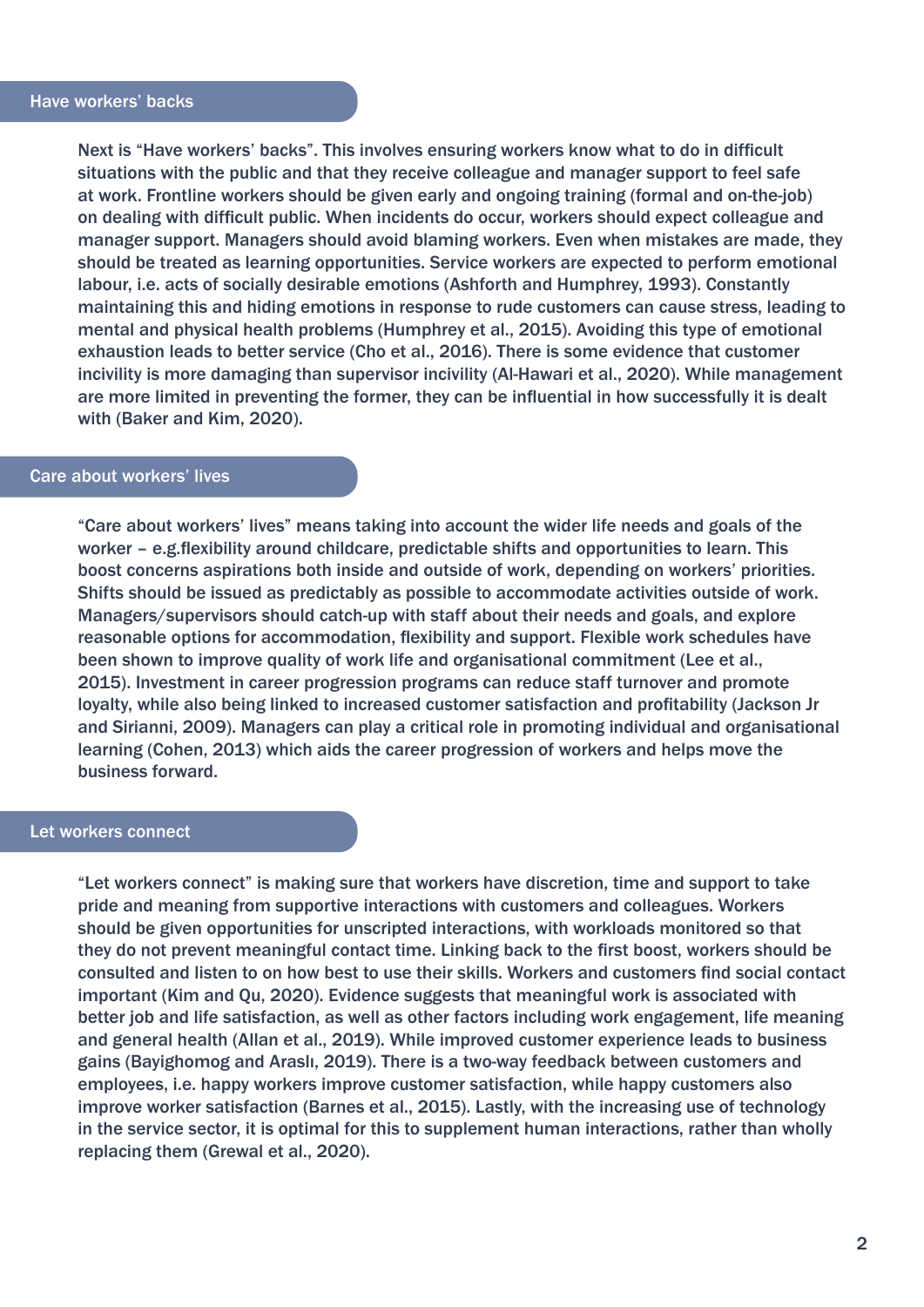In frontline service work, interactions between employees and customers are important. In order to become enthusiastic about meeting the needs of customers, frontline workers need to feel that their own needs are being met (Jackson Jr and Sirianni, 2009). The 4 Boosts framework outlines how the experiences of workers in frontline work can be improved. This is vitally important in its own right. And, as the evidence presented here suggests, it should not be seen as in conflict with other organisational goals. Improving the experiences of frontline workers is a 'win-win-win': for workers, customers and employers.

> Dr Ritchie Woodard and Dr Helen Fitzhugh of the Good Jobs Project

### **REFERENCES**

AL-HAWARI, M. A., S. BANI-MELHEM, AND S. QURATULAIN (2020): "Do frontline employees cope effectively with abusive supervision and customer incivility? Testing the effect of employee resilience," Journal of Business and Psychology, 35, 223–240.

ALLAN, B. A., C. BATZ-BARBARICH, H. M. STERLING, AND L. TAY (2019): "Outcomes of meaningful work: A meta-analysis," Journal of Management Studies, 56, 500–528.

ASHFORTH, B. E. AND R. H. HUMPHREY (1993): "Emotional labor in service roles: The influence of identity," Academy of management review, 18, 88–115.

BAKER, M. A. AND K. KIM (2020): "Dealing with customer incivility: The effects of managerial support on employee psychological well-being and quality-of-life," International Journal of Hospitality Management, 87, 102503.

BARNES, D. C., N. PONDER, AND C. D. HOPKINS (2015): "The impact of perceived customer delight on the frontline employee," Journal of Business Research, 68, 433–441.

BAYIGHOMOG, S. W. AND H. ARASLI (2019): "Workplace spirituality–customer engagement Nexus: the mediated role of spiritual leadership on customer–oriented boundary–spanning behaviors," The Service Industries Journal, 39, 637–661.

CHO, M., M. A. BONN, S. J. HAN, AND K. H. LEE (2016): "Workplace incivility and its effect upon restaurant frontline service employee emotions and service performance," International Journal of Contemporary Hospitality Management.

COHEN, J. (2013): "The nature of learning being facilitated by frontline managers," Human Resource Development International, 16, 502–518.

GREWAL, D., M. KROSCHKE, M. MENDE, A. L. ROGGEVEEN, AND M. L. SCOTT (2020): "Frontline cyborgs at your service: How human enhancement technologies affect customer experiences in retail, sales, and service settings," Journal of Interactive Marketing, 51, 9–25.

HERZBERG, F. (2003): "One more time: How do you motivate employees?" Harvard Business Review, 81, 86–96.